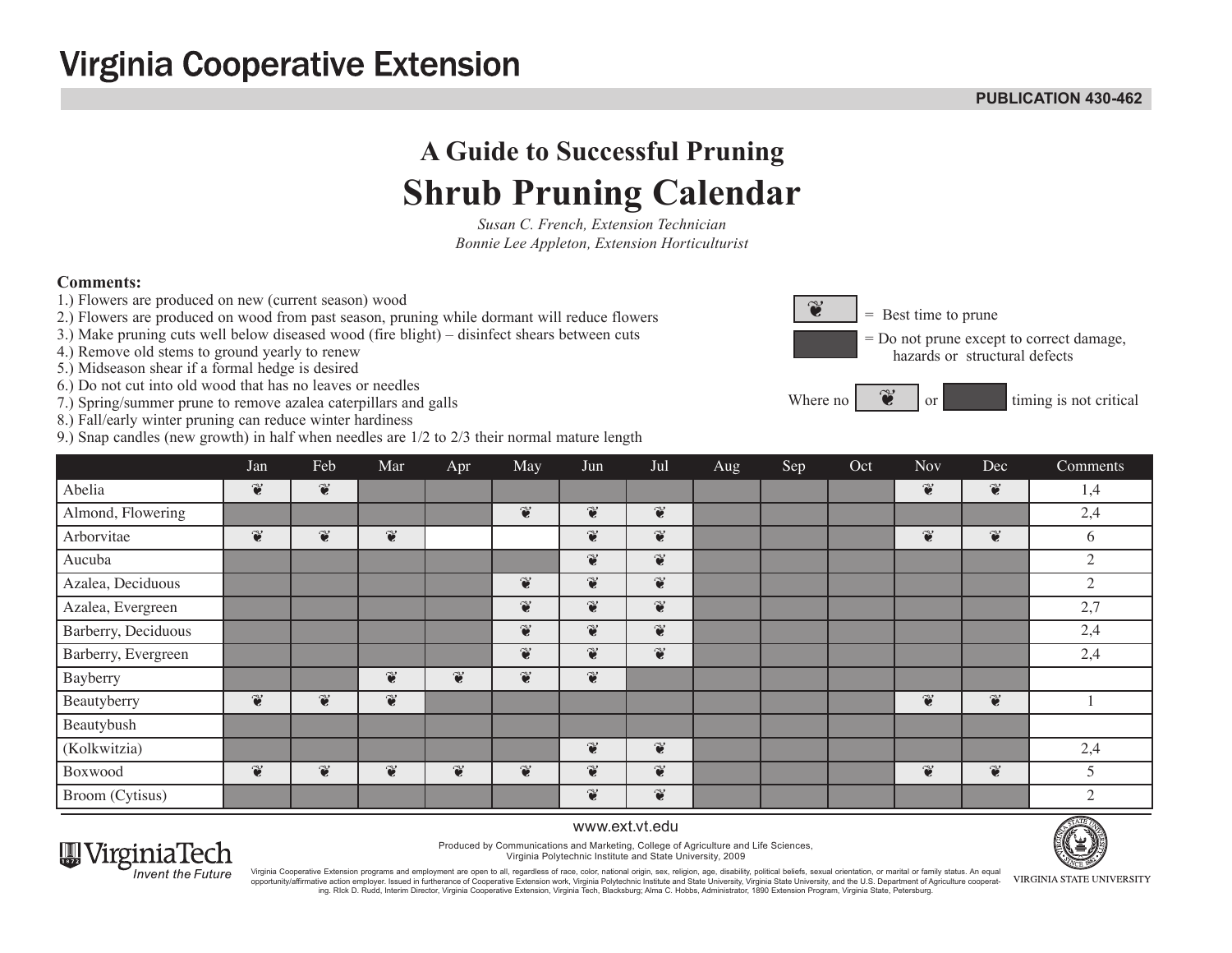|                                  | Jan                      | Feb                      | Mar                   | Apr                      | May                      | Jun                      | Jul                      | Aug | Sep | Oct | <b>Nov</b>               | Dec                      | Comments       |
|----------------------------------|--------------------------|--------------------------|-----------------------|--------------------------|--------------------------|--------------------------|--------------------------|-----|-----|-----|--------------------------|--------------------------|----------------|
| Butterfly-bush                   | $\widetilde{\bullet}$    | $\widetilde{\bullet}$    | $\widetilde{\bullet}$ |                          |                          |                          |                          |     |     |     | $\widetilde{\bullet}$    | $\widetilde{\bullet}$    | $\mathbf{1}$   |
| Camellia, Japanese               |                          |                          |                       | $\widetilde{\mathbf{c}}$ | $\widetilde{\bullet}$    | $\widetilde{\bullet}$    |                          |     |     |     |                          |                          | $\sqrt{2}$     |
| Camellia, Sasanqua               |                          |                          | $\widetilde{\bullet}$ | $\widetilde{\bullet}$    | $\widetilde{\mathbf{c}}$ |                          |                          |     |     |     |                          |                          | $\mathbf{1}$   |
| Chastetree (Vitex)               | $\widetilde{\bullet}$    | $\widetilde{\mathbf{c}}$ | $\widetilde{\bullet}$ |                          |                          |                          |                          |     |     |     |                          |                          | $\mathbf{1}$   |
| Cherrylaurel (Prunus)            | $\widetilde{\mathbf{c}}$ | $\widetilde{\bullet}$    | $\widetilde{\bullet}$ | $\widetilde{\bullet}$    | $\widetilde{\bullet}$    | $\widetilde{\bullet}$    | $\widetilde{\bullet}$    |     |     |     | $\widetilde{\bullet}$    | $\widetilde{\mathbf{c}}$ | 5              |
| Clethra, Summersweet             | $\widetilde{\bullet}$    | $\widetilde{\bullet}$    | $\widetilde{\bullet}$ |                          |                          |                          |                          |     |     |     | $\widetilde{\bullet}$    | $\widetilde{\bullet}$    | 1              |
| Cotoneaster, Deciduous           | $\widetilde{\mathbf{c}}$ | $\widetilde{\bullet}$    |                       |                          |                          |                          |                          |     |     |     | $\widetilde{\mathbf{c}}$ | $\widetilde{\bullet}$    | $\mathfrak{Z}$ |
| Cotoneaster, Evergreen           | $\widetilde{\mathbf{c}}$ | $\widetilde{\bullet}$    |                       |                          |                          |                          |                          |     |     |     | $\widetilde{\bullet}$    | $\widetilde{\bullet}$    | $\mathfrak{Z}$ |
| Crape Myrtle                     | $\widetilde{\mathbf{c}}$ | $\widetilde{\bullet}$    | $\widetilde{\bullet}$ |                          |                          |                          |                          |     |     |     |                          |                          | 1,8            |
| Daphne, Fragrant or Winter       |                          |                          |                       | $\widetilde{\bullet}$    | $\widetilde{\mathbf{c}}$ | $\widetilde{\mathbf{c}}$ | $\widetilde{\bullet}$    |     |     |     |                          |                          | $\sqrt{2}$     |
| Deutzia                          |                          |                          |                       |                          |                          | $\widetilde{\mathbf{c}}$ | $\widetilde{\bullet}$    |     |     |     |                          |                          | 2,4            |
| Dogwood, Redtwig                 | $\widetilde{\mathbf{e}}$ | $\widetilde{\mathbf{e}}$ | $\widetilde{\bullet}$ |                          |                          |                          |                          |     |     |     | $\mathbf{\widetilde{e}}$ | $\widetilde{\bullet}$    | 1,4            |
| Eleagnus, Thorny                 | $\widetilde{\bullet}$    | $\widetilde{\bullet}$    | $\widetilde{\bullet}$ | $\widetilde{\bullet}$    | $\widetilde{\bullet}$    | $\widetilde{\mathbf{c}}$ | $\widetilde{\bullet}$    |     |     |     | $\widetilde{\bullet}$    | $\widetilde{\bullet}$    |                |
| Euonymus, Deciduous              | $\widetilde{\mathbf{c}}$ | $\widetilde{\bullet}$    | $\widetilde{\bullet}$ |                          |                          |                          |                          |     |     |     | $\widetilde{\mathbf{c}}$ | $\widetilde{\bullet}$    |                |
| Euonymus, Evergreen              | $\widetilde{\mathbf{c}}$ | $\widetilde{\bullet}$    | $\widetilde{\bullet}$ | $\widetilde{\mathbf{c}}$ | $\widetilde{\mathbf{c}}$ | $\widetilde{\bullet}$    | $\widetilde{\bullet}$    |     |     |     | $\widetilde{\mathbf{c}}$ | $\widetilde{\bullet}$    | 5              |
| Forsythia                        |                          |                          |                       | $\widetilde{\mathbf{c}}$ | $\widetilde{\mathbf{c}}$ | $\widetilde{\mathbf{c}}$ | $\widetilde{\bullet}$    |     |     |     |                          |                          | 2,4            |
| Fothergilla                      |                          |                          |                       |                          | $\widetilde{\bullet}$    | $\widetilde{\bullet}$    | $\widetilde{\bullet}$    |     |     |     |                          |                          | $\sqrt{2}$     |
| Gardenia                         | $\widetilde{\bullet}$    | $\widetilde{\bullet}$    |                       |                          |                          |                          |                          |     |     |     | $\widetilde{\bullet}$    | $\widetilde{\bullet}$    | $\,1\,$        |
| Harry LauderÕs Walking Stick     |                          |                          |                       |                          | $\widetilde{\mathbf{c}}$ | $\widetilde{\bullet}$    | $\widetilde{\bullet}$    |     |     |     |                          |                          | $\sqrt{2}$     |
| Hibiscus, Rose-of-Sharon, Althea | $\widetilde{\bullet}$    | $\widetilde{\bullet}$    | $\widetilde{\bullet}$ |                          |                          |                          |                          |     |     |     | $\bullet$                | $\mathbf{\widetilde{e}}$ | $\mathbf{1}$   |
| Holly, Deciduous                 | $\widetilde{\bullet}$    | $\widetilde{\bullet}$    |                       |                          |                          |                          |                          |     |     |     |                          | $\widetilde{\bullet}$    | $\mathbf{1}$   |
| Holly, Evergreen                 |                          |                          |                       |                          |                          | $\widetilde{\bullet}$    | $\widetilde{\bullet}$    |     |     |     |                          |                          | 2,5            |
| Honeysuckle                      |                          |                          |                       |                          | $\widetilde{\bullet}$    | $\widetilde{\bullet}$    | $\widetilde{\mathbf{c}}$ |     |     |     |                          |                          | 2,4,5          |
| Hydrangea, Spring-blooming       |                          |                          |                       |                          |                          | $\widetilde{\bullet}$    | $\widetilde{\bullet}$    |     |     |     |                          |                          | $\sqrt{2}$     |
| Hydrangea, Summer-blooming       | $\widetilde{\bullet}$    | $\widetilde{\bullet}$    | $\widetilde{\bullet}$ |                          |                          |                          |                          |     |     |     |                          |                          | $\mathbf{1}$   |
| Hypericum, St. Johnswort         | $\widetilde{\bullet}$    | $\widetilde{\bullet}$    | $\widetilde{\bullet}$ |                          |                          |                          |                          |     |     |     |                          |                          | $\mathbf{1}$   |
| Indian Hawthorn (Raphiolepis)    |                          |                          |                       |                          | $\widetilde{\mathbf{c}}$ | $\widetilde{\bullet}$    | $\widetilde{\bullet}$    |     |     |     |                          |                          | $\sqrt{2}$     |
| Jasmine, Winter                  |                          |                          |                       | $\widetilde{\bullet}$    | $\widetilde{\mathbf{c}}$ | $\widetilde{\mathbf{c}}$ | $\widetilde{\bullet}$    |     |     |     |                          |                          | $\sqrt{2}$     |
| Juniper                          | $\widetilde{\mathbf{c}}$ | $\widetilde{\bullet}$    | $\widetilde{\bullet}$ |                          |                          |                          |                          |     |     |     | $\widetilde{\bullet}$    | $\widetilde{\bullet}$    | 6              |
| Kerria (Globeflower)             |                          |                          |                       |                          |                          | $\widetilde{\bullet}$    | $\widetilde{\bullet}$    |     |     |     |                          |                          | 2,4            |
| Leucothoe                        |                          |                          |                       |                          |                          | $\widetilde{\mathbf{c}}$ | $\widetilde{\bullet}$    |     |     |     |                          |                          | $\overline{4}$ |
| Lilac                            |                          |                          |                       |                          |                          | $\widetilde{\bullet}$    | $\widetilde{\bullet}$    |     |     |     |                          |                          | 2,4            |
| Mahonia, Oregon Grapeholly       |                          |                          |                       |                          | $\widetilde{\bullet}$    | $\widetilde{\mathbf{c}}$ | $\widetilde{\bullet}$    |     |     |     |                          |                          | 2,4            |
| Mockorange                       |                          |                          |                       |                          |                          | $\widetilde{\mathbf{C}}$ | $\widetilde{\bullet}$    |     |     |     |                          |                          | 2,4            |